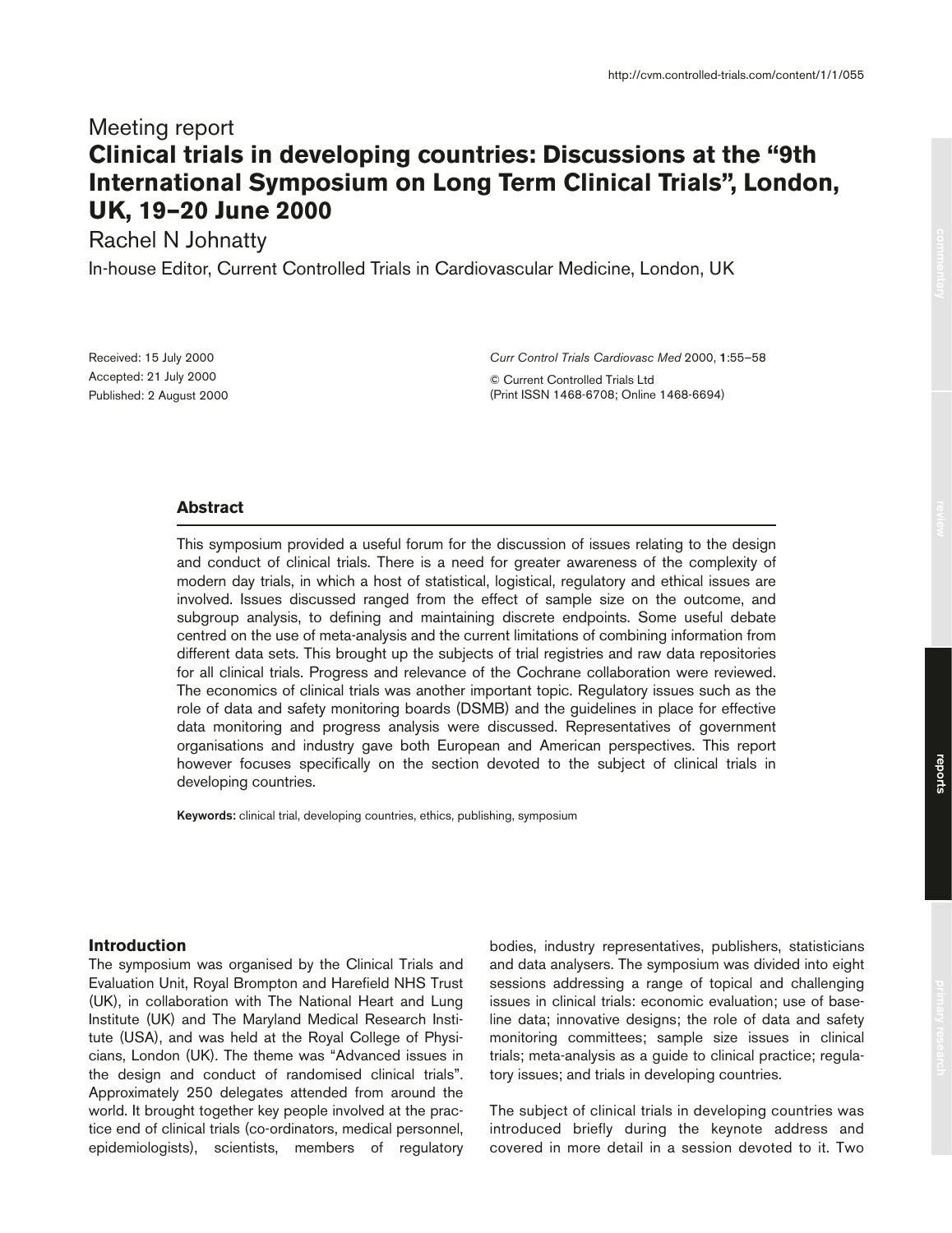speakers, Baruch Brody and Salim Yusuf, gave their views on ethical and organisational issues, using specific examples of trials carried out in developing countries. Richard Smith of the British Medical Journal addressed the subject of research and the publication of data from developing countries, highlighting the problems faced and outlining possible solutions.

# **Keynote address: "Clinical trials in the new millennium"**

Professor David DeMets (University of Wisconsin-Madison, USA) outlined the role of the randomised clinical trial (RCT) in the advancement of medical technology and therapeutics, and how it has evolved over the 50 years since it was first introduced. Statistical methodology and information technology have been developed to improve collation, monitoring, analysis and access to the huge quantities of data involved in today's large international multi-centre trials.

The prospect for clinical trials has changed in recent years. In the USA, for example, government funding has been levelling out except in few key areas, such as breast cancer and AIDS research. The role of industry is increasing, often in partnership with academic institutions. Political and public interest in new clinical trials is also rising. Investors and many patient advocacy groups keenly monitor trial activity, and new policies on trial monitoring are being debated in the US Congress.

In this changing environment existing standards need to be re-evaluated in particular areas of medical technology such as medical devices, new procedures and alternative medicine, which DeMets felt were not properly regulated. He stressed that the development of revised standards should not result in high costs for industry, which have become a problem in the testing and approval of new drugs. DeMets also pointed out emerging areas likely to affect medical technology, such as the potential impact of genomics: if utilised constructively, results from genomics research could lead to the design of better, more accurate, treatment strategies and efficient trials.

The situation of developing nations contrasts with this vision of high-cost technological advancement in highly developed westernised countries. DeMets stressed the need to address the often complicated ethical, moral and logistical issues involving clinical trials in these countries.

#### **Trials in developing countries: ethical issues**

Dr Baruch Brody (Baylor College of Medicine, USA) explored the concept of medical imperialism in the conduct of trials in developing countries. He used as a direct example the criticisms raised of recent clinical trials for the prevention of vertical transmission of HIV in developing countries. The criticisms highlighted could be applied to clinical trials in general:

*Injustice.* Is it fair to deny a control group life saving therapy? The proposed revision of the Declaration of Helsinki states that the control group "should be assured that they will not be denied access to the best treatment otherwise available to him or her". However there is debate regarding the interpretation of this statement. Brody felt that the revision would be more plausible if it specified "....in light of the practical realities of health care resources available in that country". He felt this would force the focus onto issues of justice and less on what should be provided or actually is provided.

*Coercion.* If participants join a trial simply to receive treatment normally unavailable, and so not on a strictly voluntary basis, does this imply coercion? Brody dismissed this point, explaining that coercion generally implies a threat and simply offering someone a great opportunity should not be deemed unfair or coercive.

*Exploitation.* Is the treatment being tested unlikely ever to be available or of real use to participants? It is generally accepted that clinical trials should ideally be carried out in areas where the host community is likely to benefit from a positive outcome and where the treatment will be reasonably available. If not, and the results are likely to benefit only the richer developed countries carrying out the trial, the host population is being exploited. Should avoidance of exploitation be an ideal, or should it be a requirement prior to ethical approval? How stringent should the guidelines be? Who needs to be protected from exploitation the trial participants only or the whole country in question? Brody pointed out that imposition of such long-term conditions might discourage drug companies from conducting such trials, because of the high cost of making the treatment available and accessible throughout the country. This may prevent important trials from being run. In his view, it is the individual participants in trials who are at highest risk of exploitation and it is their long-term welfare, which should be of primary importance.

## **Comment from the audience**

One delegate felt there were arguments for not getting involved in trials in developing countries. Trialists, he said, should be extremely cautious before considering conducting trials in developing countries, pointing out some of the pitfalls involved: less than ideal data collection, false reporting by patients and theft of supplies. In reply, Brody pointed out that the critical public health issues plaguing many third world countries outweighed these considerations. He stated that it should be the moral imperative of richer developed nations to continue carrying out trials that benefit the participants in these countries, regardless of potential pitfalls.

# **Challenges of trials in developing countries**

Dr Salim Yusuf (McMaster University, Canada) started his talk by giving an example from his personal experience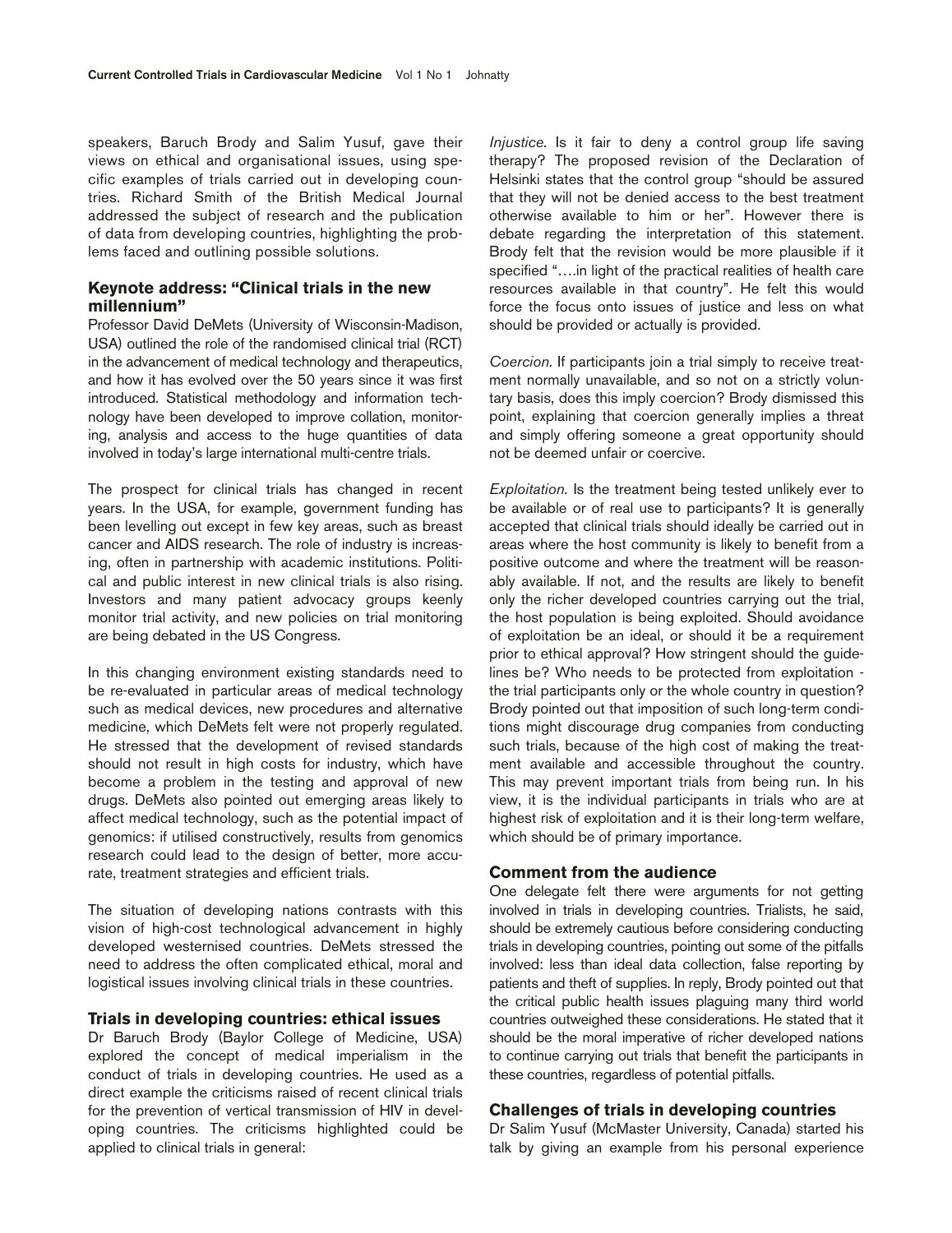with the EMERAS/ECLA trials carried out in South America, which demonstrated advantages to carrying out clinical trials in developing countries. This project showed that simple well-organised trials paid off well above expectations. With the help of local staff it resulted in excellent quality data collection and follow-up. It was also the impetus for setting up "with minimum funding but maximum zeal and determination" other local projects and spin-off studies, data registries, local evidence-based clinical forums and resulted in an overall increase in clinical awareness.

He discussed the large successful high-quality trials carried out in developing countries such as India and China. Conditions there may be simpler and more suitable for certain trials than in other countries, yielding highquality data. He noted that, although more time was often needed to set up these trials and to train staff, the "cleanliness" of data and the diligence of follow-up could be at least as good as that of equivalent trials in western countries. This was often due to the enthusiasm and motivation of local staff to address the very real problems existing in their communities.

Yusuf proposed several general issues for consideration when attempting to design international trials involving developing countries:

- Is the disease similar in different countries? (Epidemiological data are required to answer this question.)
- Is the trial relevant to the country: are the risk factors the same, is the treatment relevant and are the outcomes approximately the same?
- Do the culture and infrastructure exist to carry out this trial?

Determining the difference between "wants" and "needs", Yusuf felt, is crucial to providing effective health care solutions in a developing country. Western nations should be aiming to improve long-term healthcare in developing countries rather than providing 'quick-fix' short-term solutions. In particular, he mentioned the expansion of clinical research organisations (CROs) into developing countries. It is a damaging influence if they are there simply to carry out trials as cheaply as possible, in order to maximise profits, without real concern for the welfare of the local population.

He made it clear that organisers of trials in developing countries should aim to make the trials as simple as possible, and that it was crucial to understand local conditions: geography, infrastructure limitations, traditions, social organisation and politics, and to aim to work efficiently and sensitively within them. Long-term commitment to the project is essential, as is the understanding that more hands-on input would be needed than in developed countries, at all levels of the project. Researchers should be

realistic and prepare for possibly extreme or adverse conditions. Trials in developing countries should not become a new form of neo-colonialism, however; researchers should see their role as helping, guiding and teaching, but not taking control.

In concluding this inspiring and passionate talk, Yusuf urged that trials in developing countries were possible and that the key was in the careful planning of large simple trials.

## **Publishing research in developing countries**

Richard Smith (Chief Executive, *British Medical Journal*) addressed the disparities of publishing research from the developed compared to the developing world**.** He began with the statistic that, 20 years from now, 80–90% of all disability-adjusted life years lost would be in the developing world, as a result of the escalating levels of disease spread in areas such as Africa, India and in Southeast Asia. And yet by comparison only a minute fraction of relevant research may be carried out in these countries (he estimated less than 1%). What little research is done is often carried out on the diseases of the richer developing countries rather than the poor.

A *BMJ* editors' survey of 33 African research institutes brought to light what researchers there considered their biggest obstacles: poor institutional organisation, lack of funding, hopeless career structure, lack of mentors and support and very little research culture. In many African nations, research is often regarded as a luxury rather than a necessity – possible only when there is money to spare. Regarding publishing, barriers perceived were the use of English as the language of publication, lack of guidance in the preparation of papers, a fear of criticism by editors of journals in the developed world, and ignorance both of the way journals operate and of which would be suitable for publishing their research. They perceived a bias against research from their part of the world and felt that reviewers often did not understand the special difficulties of carrying out research in the developing world.

He predicted that, in 5 years, publication of most research (including clinical trials) would not take place in the paper form of journals, but on forums such as PubMed Central (http://pubmedcentral.nih.gov) or BioMed Central (http:// biomedcentral.com). He felt sure some version of this form of publishing would "play out" in the long run.

Smith felt that, at present, most publishers were unfairly exploiting the system and actually devaluing it by breaking up research information. In the current system researchers do 99% of the work involved in trials, then edit and review manuscripts, and the copyright is then handed over to the journal. The academic community must then often pay high prices to access and archive this research information. He felt that this was less than ideal, "sucking out of